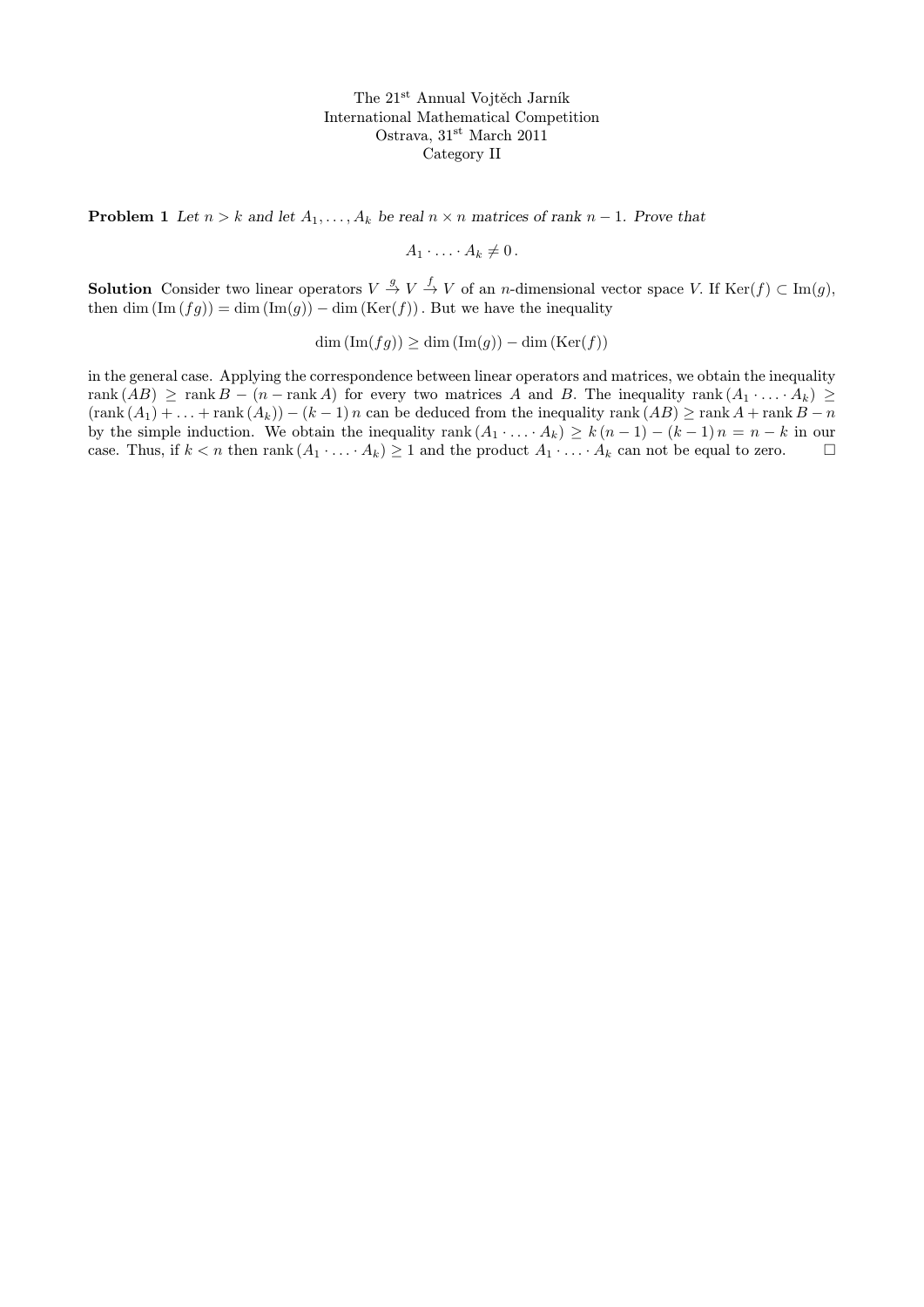Problem 2 Let  $k$  be a positive integer. Compute

$$
\sum_{n_1=1}^{\infty} \sum_{n_2=1}^{\infty} \cdots \sum_{n_k=1}^{\infty} \frac{1}{n_1 n_2 \ldots n_k (n_1 + \ldots + n_k + 1)}.
$$

Solution

$$
\sum_{n_1=1}^{\infty} \sum_{n_2=1}^{\infty} \cdots \sum_{n_k=1}^{\infty} \frac{1}{n_1 n_2 \cdots n_k (n_1 + \cdots + n_k + 1)} = \sum_{n_1=1}^{\infty} \sum_{n_2=1}^{\infty} \cdots \sum_{n_k=1}^{\infty} \frac{1}{n_1 n_2 \cdots n_k} \int_0^1 x^{n_1 + \cdots + n_k} dx =
$$
  
= 
$$
\int_0^1 \sum_{n_1=1}^{\infty} \sum_{n_2=1}^{\infty} \cdots \sum_{n_k=1}^{\infty} \frac{x^{n_1 + \cdots + n_k}}{n_1 n_2 \cdots n_k} dx = \int_0^1 (-\log(1-x))^k dx = [1-x] = e^{-u} = \int_0^{\infty} u^k e^{-u} du = \Gamma(k+1) = k!
$$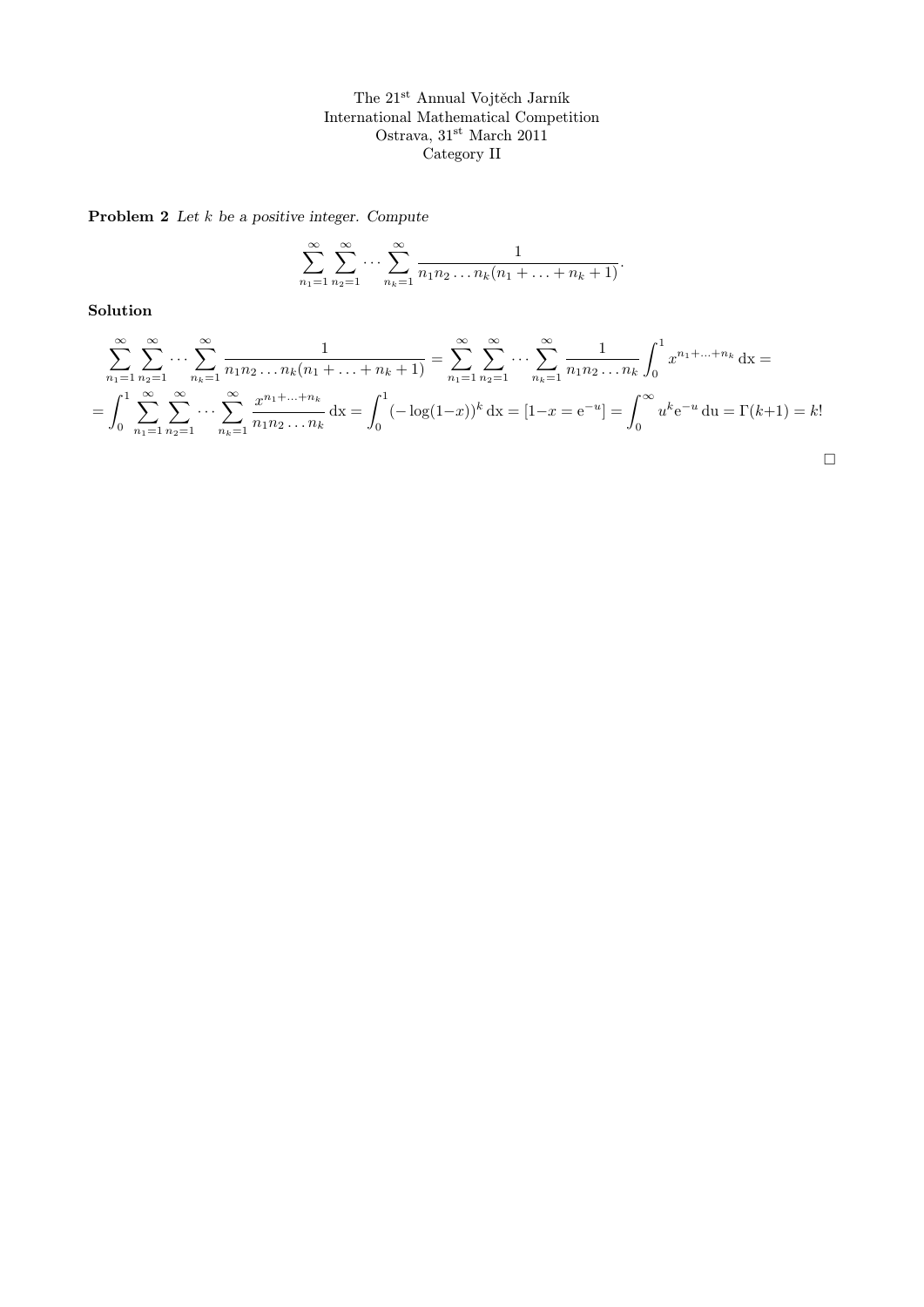**Problem 3** Let p and q be complex polynomials with deg  $p > \deg q$  and let  $f(z) = \frac{p(z)}{q(z)}$ . Suppose that all roots of p lie inside the unit circle  $|z| = 1$  and that all roots of q lie outside the unit circle. Prove that

$$
\max_{|z|=1} |f'(z)| > \frac{\deg p - \deg q}{2} \max_{|z|=1} |f(z)|.
$$

**Solution** Without loss of generality we can assume that the maximum of  $|f|$  is attained at 1.

Let  $p(z) = a \prod_{i=1}^{n_1}$  $\prod_{k=1}^{n_1} (z - c_k)$  and  $q(z) = b \prod_{\ell=z}^{n_2}$  $\prod_{\ell=1} (z - d_{\ell})$  where  $n_1 = \deg p$  and  $n_2 = \deg q$ . Then  $\frac{f'(z)}{z} = \sum_{n=1}^{n} \frac{1}{z^n}$  $n_2$ 1 .

$$
\frac{f'(z)}{f(z)} = \sum_{k=1}^{\infty} \frac{1}{z - c_k} - \sum_{\ell=1}^{\infty} \frac{1}{z - d_{\ell}}
$$

Since  $|c_k| < 1$  and  $|d_\ell| > 1$  for all k and  $\ell$ , we have

$$
Re\, \frac{1}{1-c_k} > \frac{1}{2}
$$

and

$$
Re\,\frac{1}{1-d_k} < \frac{1}{2}.
$$

Therefore,

$$
\frac{|f'(1)|}{|f(1)|} \ge Re \frac{f'(1)}{f(1)} > n_1 \cdot \frac{1}{2} - n_2 \cdot \frac{1}{2} = \frac{\deg p - \deg q}{2}
$$

and

$$
\max_{|z|=1} |f'(z)| \ge |f'(1)| = \frac{|f'(1)|}{|f(1)|} \cdot |f(1)| \ge \frac{\deg p - \deg q}{2} \max_{|z|=1} |f(z)|.
$$